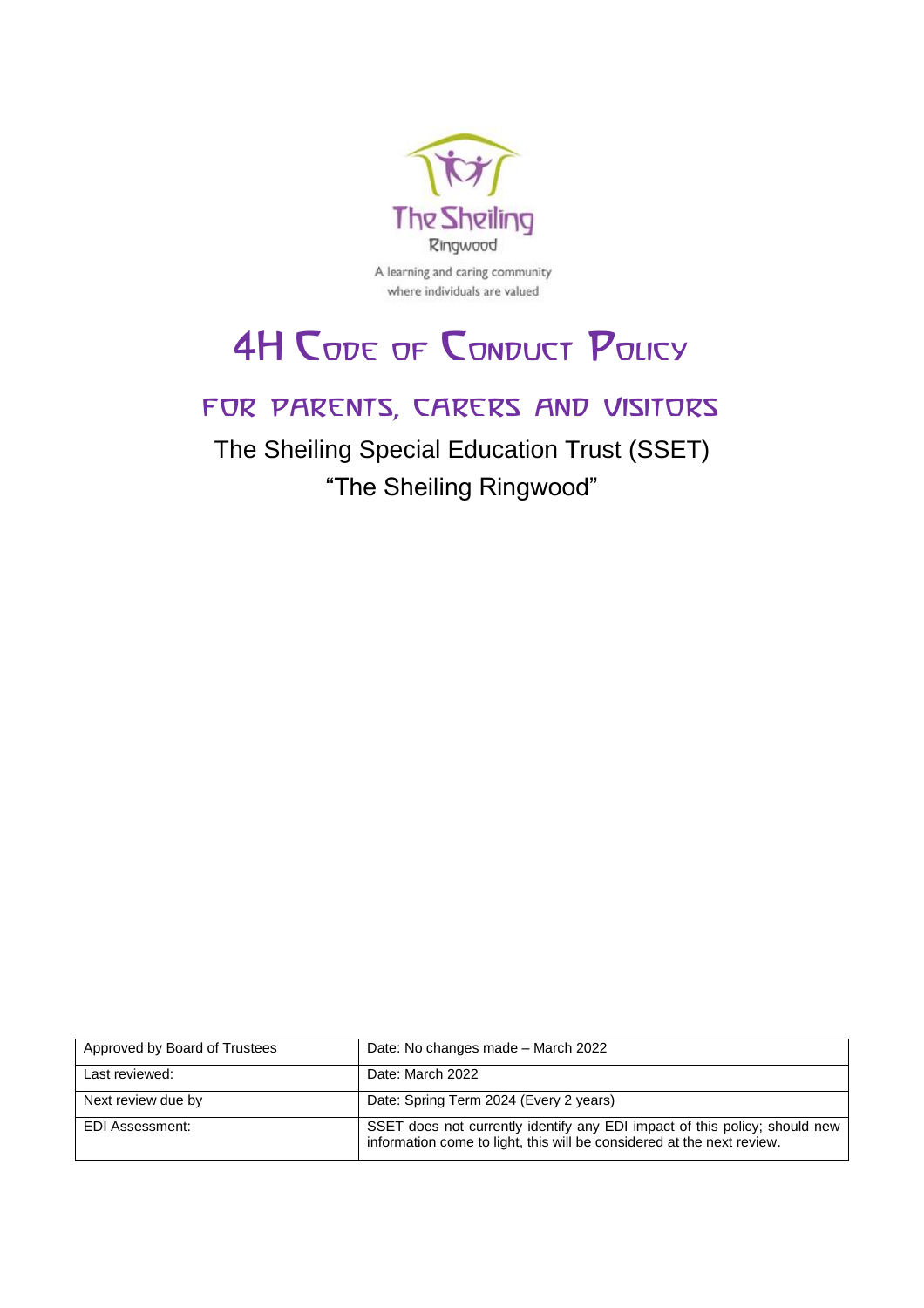# **Contents**

## <span id="page-1-0"></span>**1. Introduction**

We are very fortunate to have a supportive and friendly parent and carer body. Our parents and carers recognise that educating children and young people is a process that involves partnership between parents, class teachers and the school/college community. As a partnership, our parents/carers will understand the importance of a good working relationship to equip our students with the necessary skills for adulthood. For these reasons, we continue to welcome and encourage parents/carers to participate fully across the Sheiling community.

## **2. Purpose and scope**

The purpose of this policy is to provide shared expectations to all parents, carers and visitors to our school and college about their expected conduct. This is so we can continue to flourish, progress and achieve in an atmosphere of mutual understanding.

To help us do this, we set clear expectations and guidelines on behaviour for all members of our community. This includes staff (through the Staff Code of Conduct-Policy 4B) and students (through our Behaviour Support Policy – Policy 4A).

This Code of Conduct for parents, carers and visitors aims to help the Sheiling work together with those parties by setting guidelines on appropriate behaviour.

We use the term 'parents' to refer to:

- $\triangleright$  Anyone with parental responsibility for a child or young person
- $\triangleright$  Anyone caring for a child or young person (such as shared carers or child-minders)

# **3. Guidance**

We expect parents, carers and other visitors to:

- $\triangleright$  Respect the caring ethos and values of our school and college
- $\triangleright$  Work together with all staff in the best interests of our students
- $\triangleright$  Recognise that all members of the Sheiling community should be treated with respect and therefore set a good example in their own speech and behaviour
- $\triangleright$  Seek appropriate and respectful solution to any issues
- $\triangleright$  Approach the correct member of staff to help resolve any issues of concern

<span id="page-1-1"></span>The Sheiling recognises there may be situations where parents/carers may be unhappy or concerned and we take all complaints seriously. Minor issues may often be resolved informally. It is important that any grievance, dissatisfaction or complaint is shared in a way that is safe, acceptable and enables the Sheiling to respond effectively. This policy may be read alongside our Complaints Policy-Parents (Policy 1H).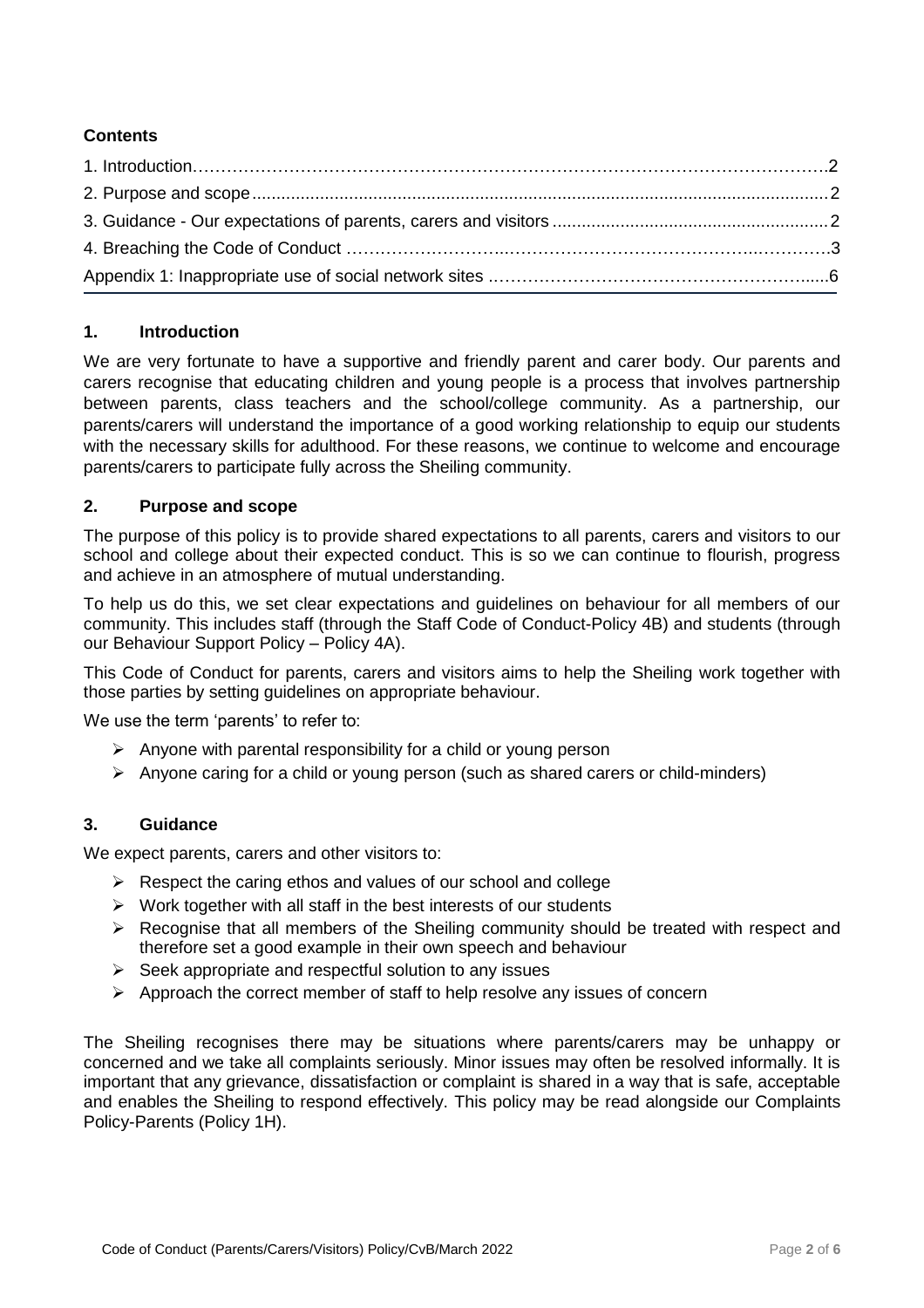**The Sheiling has a duty of care to all our staff and students. In order to support the peaceful and safe school and college environment, it is not acceptable for parents, carers and visitors to act unreasonably or do or encourage anyone else to do any of the following:**

- $\triangleright$  Disrupting, or threatening to disrupt, school and college operations (including events on Sheiling grounds)
- Abusive, insulting, malicious or threatening emails or text/voicemail/phone messages or written communication
- Using loud or offensive language, swearing, cursing, using profane language or displaying temper
- $\triangleright$  Damaging or destroying Sheiling property
- Defamatory, offensive or derogatory comments regarding the Sheiling or any of the students/parents/staff at the school or college including on Facebook or other social network sites (See Appendix 1)
- $\triangleright$  The use of aggressive behaviour (including physically, verbally or in writing) towards another adult or student
- $\triangleright$  Behaving in a manner which is likely to cause alarm and distress to another individual, parent, member of staff and anything that could be reasonably interpreted as bullying, intimidating or humiliating
- $\triangleright$  Disciplining another parent's child/young person please bring any behaviour incidents to a member of staff's attention
- $\triangleright$  Smoking and consumption of alcohol or drugs whilst on Sheiling premises
- Bringing dogs onto Sheiling premises (other than recognised Assistance Dogs)
- $\triangleright$  Discriminatory behaviour based on a person's characteristics including sex, race, disability, age, religion or belief, or gender re-assignment
- > Taking photos or videos on our site or taking any photos or videos of our staff, students or parents without permission
- $\triangleright$  Refusing to co-operate with reasonable instructions
- $\triangleright$  Acting contrary to our Sheiling policies
- $\triangleright$  Excessively demanding behaviour that impacts on Sheiling staff

Should any of the above behaviour occur on Sheiling premises or via email, phone, social media or other methods of verbal or written communication, we may feel it is necessary to contact the appropriate authorities and, if necessary, put measures in place as set out below including to change or reduce communication and/or access to the site.

We trust that parents, carers and visitors will assist us with the implementation of this policy and we thank everyone for their continued support of the Sheiling.

#### **4. Breaching the Code of Conduct**

If the Sheiling suspects, or becomes aware, that a parent, carer or visitor has breached the Code of Conduct, we will appoint an investigator to gather information from those involved with the incident.

Depending on the nature of the incident, the Sheiling may then:

- $\triangleright$  Arrange for a meeting to take place at the Sheiling, or via Teams.
- $\triangleright$  Implement a limited communications strategy
- $\triangleright$  Advise that a third party acts on behalf of a parent/carer or visitor
- $\triangleright$  Seek legal advice regarding further action (such as in cases of conduct that may be libellous or slanderous)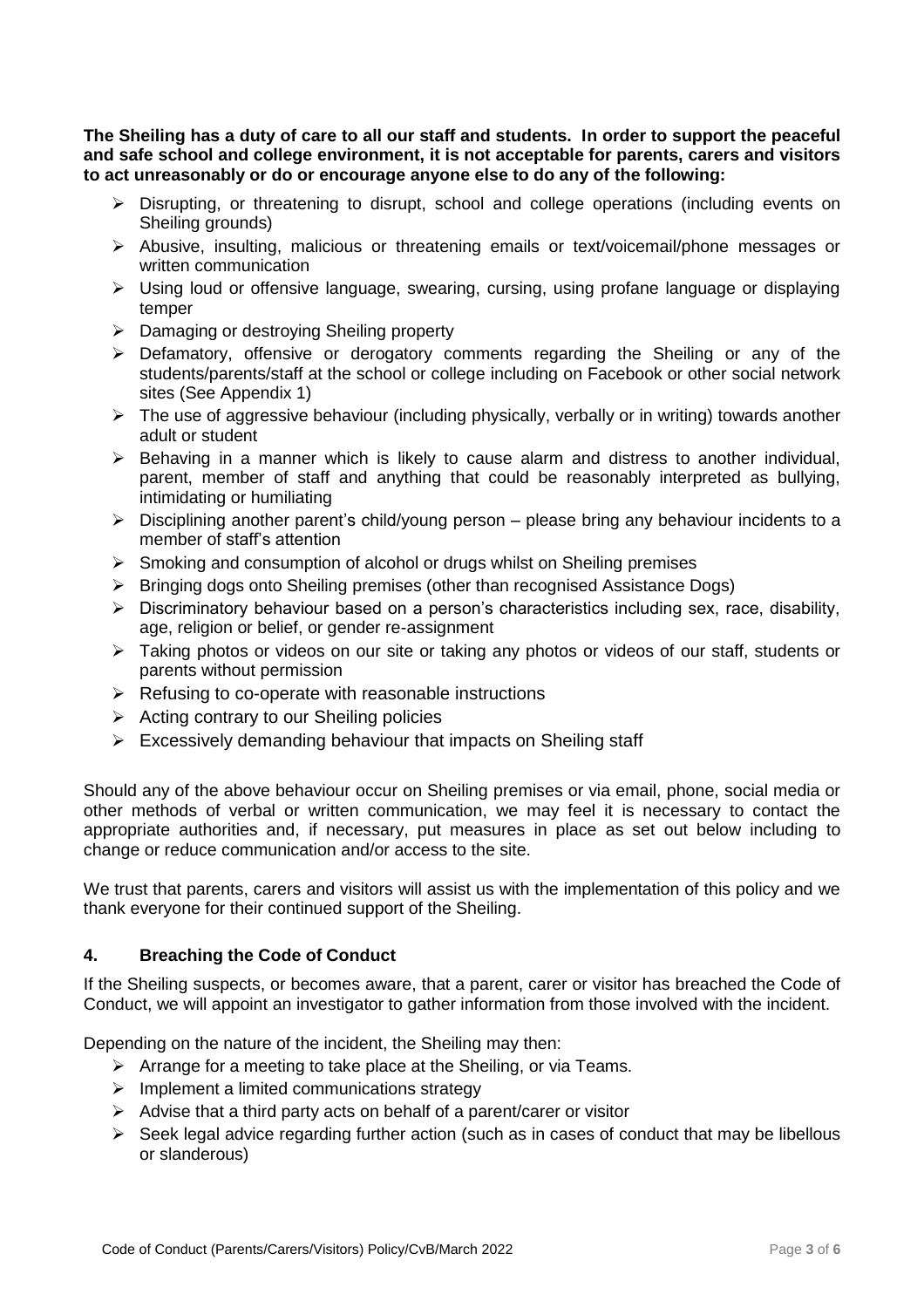- $\triangleright$  Seek to remove posts from social media and recover our legal costs from parent/carer or visitor
- $\triangleright$  Send a warning letter or restrict access to the Sheiling site
- $\triangleright$  Contact the appropriate authorities including the local authority or the police (in cases of criminal behaviour)

#### **Contacting the police**

The Sheiling will take appropriate action to protect our staff and students should an incident of criminal behaviour occur. We will contact the police to investigate and take action. Parents, carers and visitors should be aware that we will report potentially criminal behaviour including in relation to the following:

S1 Malicious Communications Act 1988:

- 1) Any person who sends to another person—
	- (a) a letter, electronic communication or article of any description which conveys—
		- (i) a message which is indecent or grossly offensive;
		- (ii) a threat; or
		- (iii) information which is false and known or believed to be false by the sender; or

(b) any article or electronic communication which is, in whole or part, of an indecent or grossly offensive nature, is guilty of an offence if his purpose, or one of his purposes, in sending it is that it should, so far as falling within paragraph (a) or (b) above, cause distress or anxiety to the recipient or to any other person to whom he intends that it or its contents or nature should be communicated.

S127 of the Communications Act 2003:

1) A person is guilty of an offence if he—

(a) sends by means of a public electronic communications network a message or other matter that is grossly offensive or of an indecent, obscene or menacing character; or

(b) causes any such message or matter to be so sent.

(2) A person is guilty of an offence if, for the purpose of causing annoyance, inconvenience or needless anxiety to another, he—

(a) sends by means of a public electronic communications network, a message that he knows to be false,

- (b) causes such a message to be sent; or
- (c) persistently makes use of a public electronic communications network.

Protection from Harassment Act 1997:

Prohibition of harassment S1:

- (1) A person must not pursue a course of conduct—
	- (a) which amounts to harassment of another, and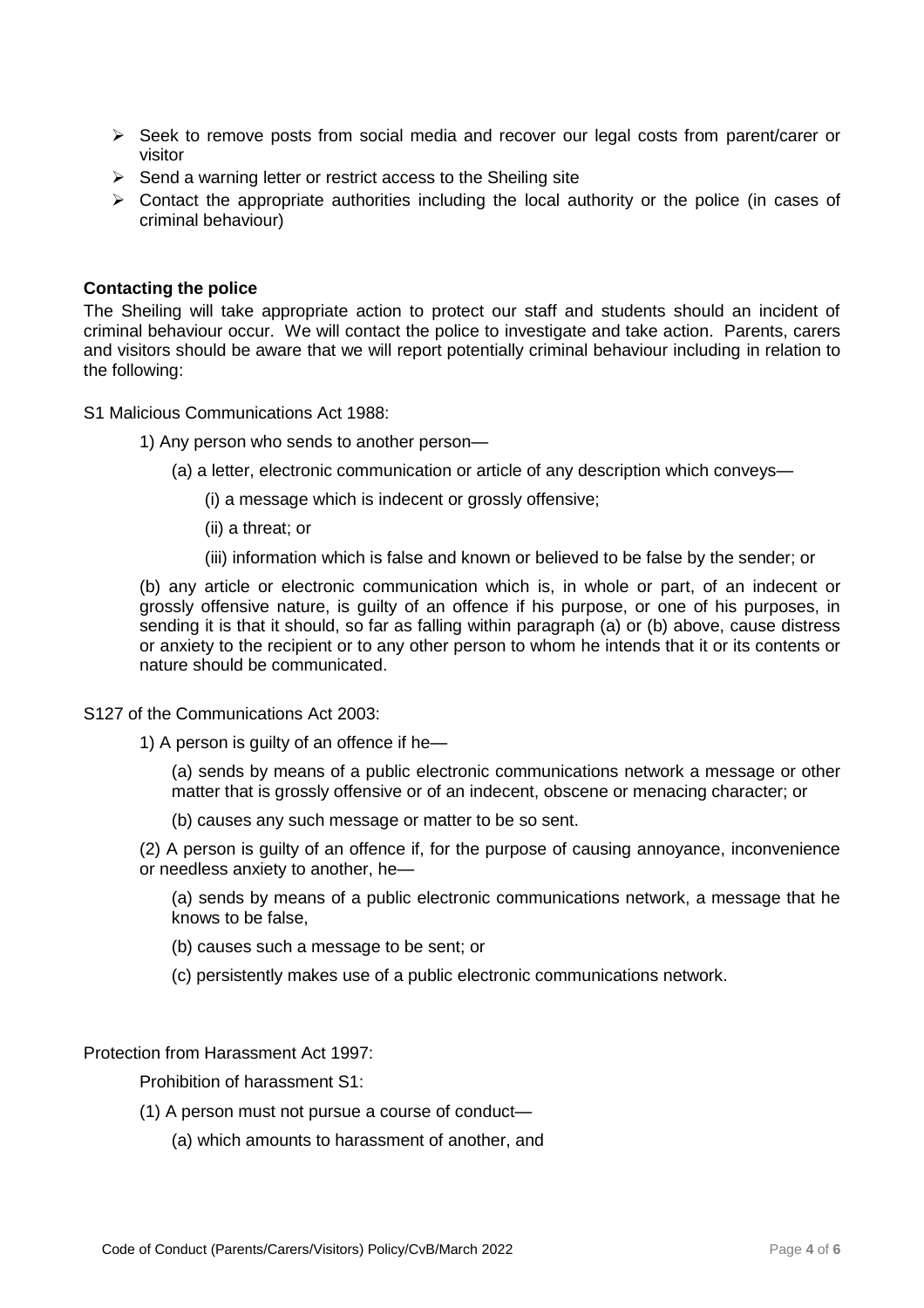(b) which he knows or ought to know amounts to harassment of the other.

A person must not pursue a course of conduct —

- (a) which involves harassment of two or more persons, and
- (b) which he knows or ought to know involves harassment of those persons, and

(c) by which he intends to persuade any person (whether or not one of those mentioned above)—

(i) not to do something that he is entitled or required to do, or

(ii) to do something that he is not under any obligation to do.

(2) For the purposes of this section, the person whose course of conduct is in question ought to know that it amounts to harassment of another if a reasonable person in possession of the same information would think the course of conduct amounted to harassment of the other.

#### **Restricting access to the Sheiling site**

People do not have an automatic right to enter the Sheiling site. Parents, carers and visitors have an 'implied licence' to come onto the premises at certain times, for instance: for appointments; to attend a school or college event; or to drop off or pick up children/young people.

The Sheiling would need to consider barring any person from the premises where their behaviour or communications are deemed to have breached this Code of Conduct and we feel that aggressive, abusive or insulting behaviour or language is a risk to staff or students. It is sufficient for a member of staff or a student to feel threatened.

The Sheiling will put any need for barring in writing to the person concerned. This could be a temporary ban, until the matter can be discussed, or a notice stating the intention to bar with an invitation to attend a meeting. Any decision to bar will be reviewed within a reasonable time.

Section 547 of the Education Act 1996 makes it a criminal offence for a person who is on school or college premises without legal permission to cause or permit a nuisance or disturbance.

If the Sheiling has reasonable grounds to suspect that someone has committed an offence, then the person can be removed from the Sheiling premises by a police officer or a person authorised by the Board of Trustees.

The Sheiling will always respond to an incident in a proportionate way. The final decision on how to respond to breaches of the Code of Conduct rests with the Principal.

The Principal will consult the Board of Trustees before putting measures in place to restrict parental access to the Sheiling site.